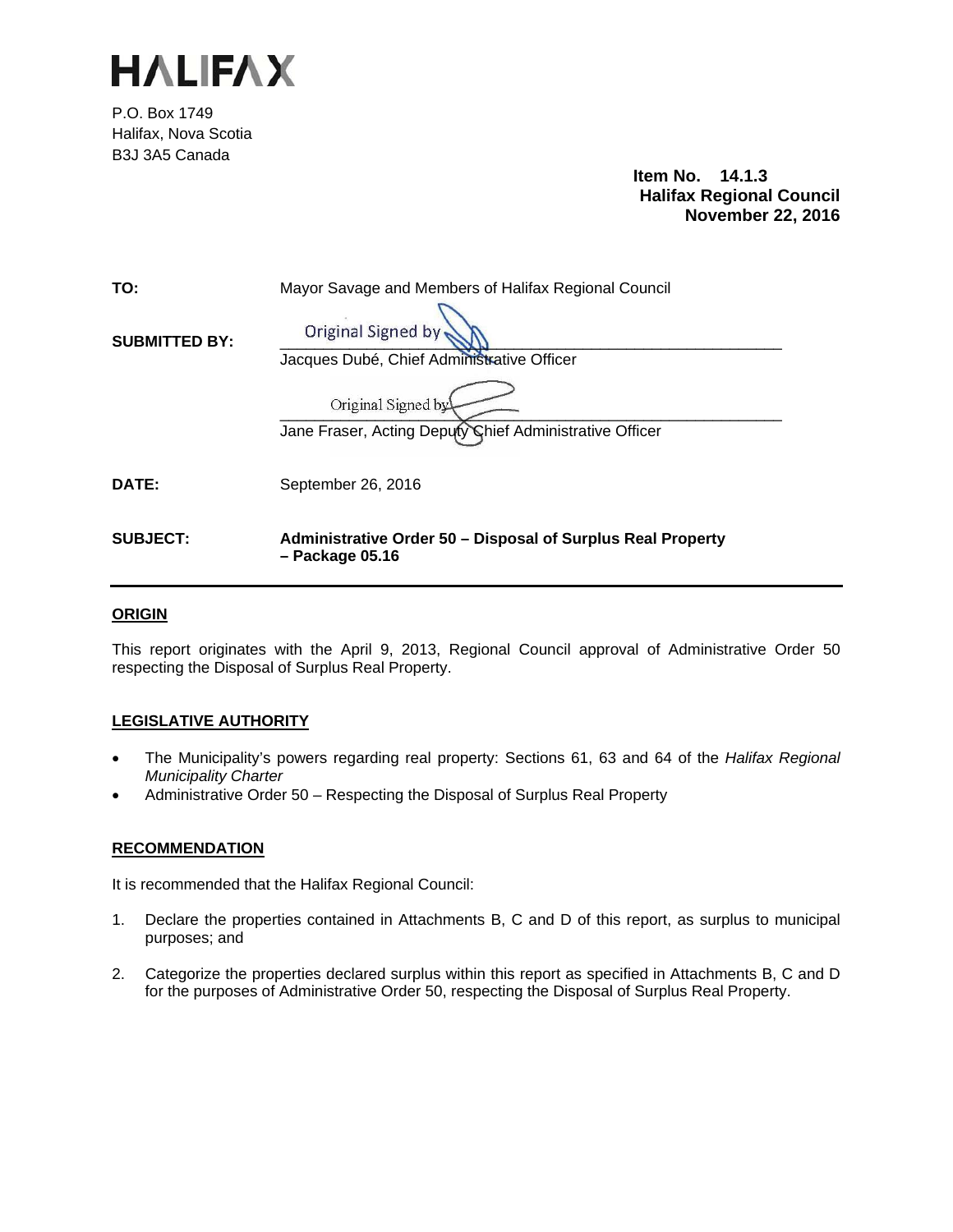# **BACKGROUND**

On April 9, 2013, Council approved Administrative Order 50 for the disposal of surplus real property. Administrative Order 50 provides a regular and comprehensive disposal approach by bringing before Council an inventory of candidate properties for review and decision with respect to: (1) surplus status; and (2) category of disposal methods. It also recognizes that certain properties may, from time-to-time, be strategic for the growth of the municipality or key for community, and that these properties can be identified early in the process and streamed into the most appropriate property category based on the definitions set out in the policy. The policy requires that, at a minimum of at least once per year, a surplus property report will be brought forward to Regional Council.

# **Property Review And Declaration Of Surplus**

The disposition of surplus property under Administrative Order 50 includes the following steps:

- 1. Staff will facilitate at least one annual review of the Municipality's real property inventory in order to identify potentially surplus properties;
- 2. All Business Units will be solicited to identify any municipal requirements for those properties identified as potentially surplus;
- 3. Following Business Unit reviews and identification of operationally surplus property, municipal staff, using the property category definitions under Administrative Order 50, will categorize the inventory of the properties and list them by category;
- 4. Surplus properties are categorized as follows:
	- Economic Development,
	- Community Interest,
	- Ordinary,
	- Remnant,
	- Extraordinary, and
	- Inter-Governmental;
- 5. Local Councillors and Community Councils will be informed of the inventory of properties and the proposed categories by staff. Property information packages will be distributed to Councillors and Community Councils for feedback;
- 6. A recommendation report to Council will be prepared, containing recommended lists of properties to be declared surplus and the recommended categorization and disposition method. Council may approve the recommendations, may remove any property from any list, and may move any property from one list to another list, and may declare the lists, or any of them, surplus to the Municipality's requirements;
- 7. Properties recommended for market sale shall be placed on the market under the disposal methods set out in Administrative Order 50. Approval of final conveyances shall be under delegated authority or by approval of Regional Council as required;
- 8. Properties recommended for community process shall be advertised for non-profit organizations' proposals as set out in Administrative Order 50. Approval of less-than-market-value sales, or leases to non-profit organizations, shall be by Council as per Section 63 of the Halifax Regional Municipality Charter. If no submissions are received, or none are approved, then Council will direct the market value disposal under the policy.

This report addresses step six and seeks Council's approval of the report recommendations respecting the lists of properties to be declared surplus, and by category, as attached to this report.

Council should note that the recommendation at this time does not authorize the conveyance or sale of properties. Approval of final conveyances shall be under delegated authority or by subsequent approval of Regional Council, as required.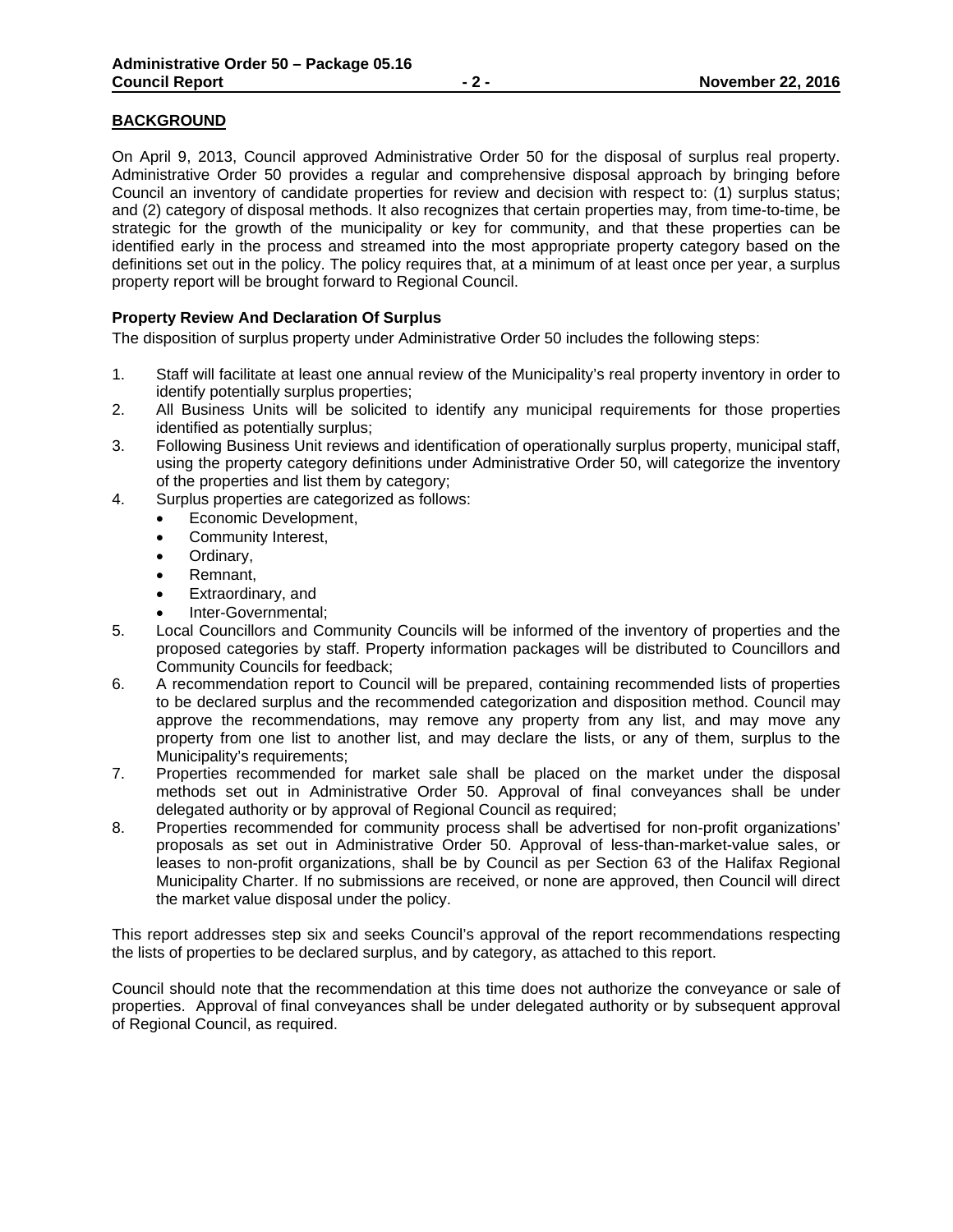# **DISCUSSION**

The summary of surplus property by category is provided in Table 1 below. Full property listings and respective detail, by property, are provided as Attachments to this report.

#### **TABLE 1**

| <b>Property Category</b> | Quantity | Area (sq.ft.) | <b>Assessment</b> |
|--------------------------|----------|---------------|-------------------|
| Ordinary                 |          | 301,994       | \$6,604,300       |
| Remnant                  |          | 7.251         | n/a               |
| Extraordinary            |          | 11,730        | n/a               |
| <b>Totals</b>            |          | \$320,975     | \$6,604,300       |

**Note:** The above information was compiled using available Provincial assessment data and area approximations of subject parcels. The assessment value is intended to give Council a measure of value, and may not be an accurate reflection of current market value.

#### **FINANCIAL IMPLICATIONS**

Surplus properties will continue to be maintained by HRM until they are disposed. Operating costs in 2014/15 were \$152,000. The North Street, Dartmouth parcels (i.e., PIDs 40506875 and 40938110, as per Attachment B) generate net parking revenue of approximately \$29,000 annually. Upon sale of surplus properties, net proceeds will be directed to the Capital Fund Reserve, Q526 or the Strategic Reserve, Q606, in accordance with the Halifax Regional Municipality Charter Section 120 (3)(a). Transfer of ownership will also impact property tax revenues in future fiscal years.

#### **RISK CONSIDERATION**

If there are significant risks associated with specific properties, those risks are identified in respective properties' detail in the attachments to this report.

# **COMMUNITY ENGAGEMENT**

This report deals with an administrative matter and, as such, public consultation was not undertaken.

# **ENVIRONMENTAL IMPLICATIONS**

Implications not identified.

# **ALTERNATIVES**

- 1. Council could elect not to declare the recommended inventory of properties, or specific properties, surplus to municipal requirements, and remove them from the list.
- 2. Council could recommend changes to the categorization of specific surplus properties for Council's consideration.